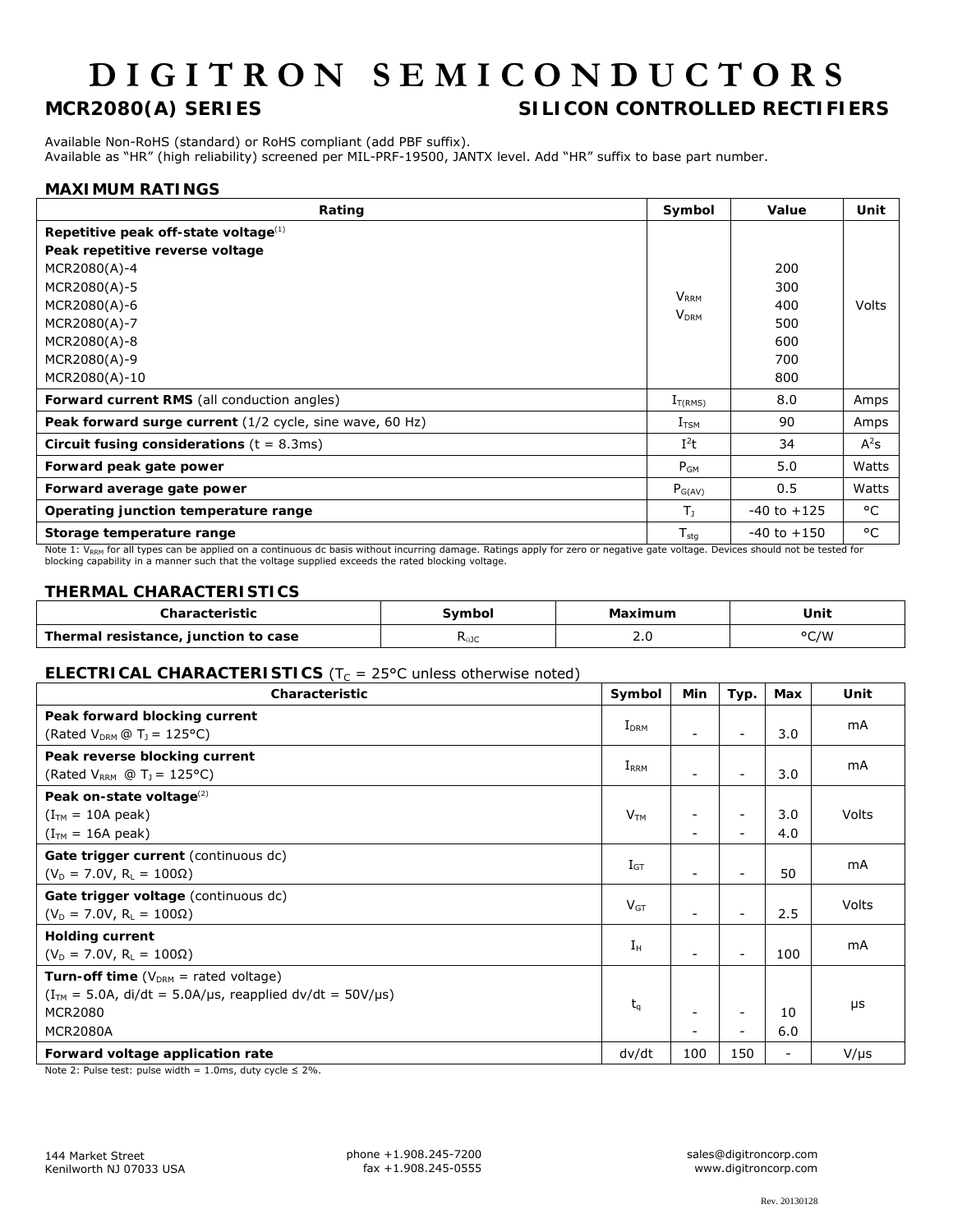## **DIGITRON SEMICONDUCTORS**<br>MCR2080(A) SERIES SILICON CONTROLLED RECTIFI **SILICON CONTROLLED RECTIFIERS**

#### **MECHANICAL CHARACTERISTICS**

| Case    | TO-220AB      |
|---------|---------------|
| Marking | Alpha-numeric |
| Pin out | See below     |



|   | <b>TO-220AB</b> |       |                    |        |
|---|-----------------|-------|--------------------|--------|
|   | Inches          |       | <b>Millimeters</b> |        |
|   | Min             | Max   | Min                | Max    |
| A | 0.575           | 0.620 | 14.600             | 15.750 |
| В | 0.380           | 0.405 | 9.650              | 10.290 |
| C | 0.160           | 0.190 | 4.060              | 4.820  |
| D | 0.025           | 0.035 | 0.640              | 0.890  |
| F | 0.142           | 0.147 | 3.610              | 3.730  |
| G | 0.095           | 0.105 | 2.410              | 2.670  |
| н | 0.110           | 0.155 | 2.790              | 3.930  |
| J | 0.014           | 0.022 | 0.360              | 0.560  |
| K | 0.500           | 0.562 | 12.700             | 14.270 |
| L | 0.045           | 0.055 | 1.140              | 1.390  |
| N | 0.190           | 0.210 | 4.830              | 5.330  |
| Ω | 0.100           | 0.120 | 2.540              | 3.040  |
| R | 0.080           | 0.110 | 2.040              | 2.790  |
| S | 0.045           | 0.055 | 1.140              | 1.390  |
| т | 0.235           | 0.255 | 5.970              | 6.480  |
| U |                 | 0.050 |                    | 1.270  |
| ٧ | 0.045           |       | 1.140              |        |
| Z |                 | 0.080 |                    | 2.030  |